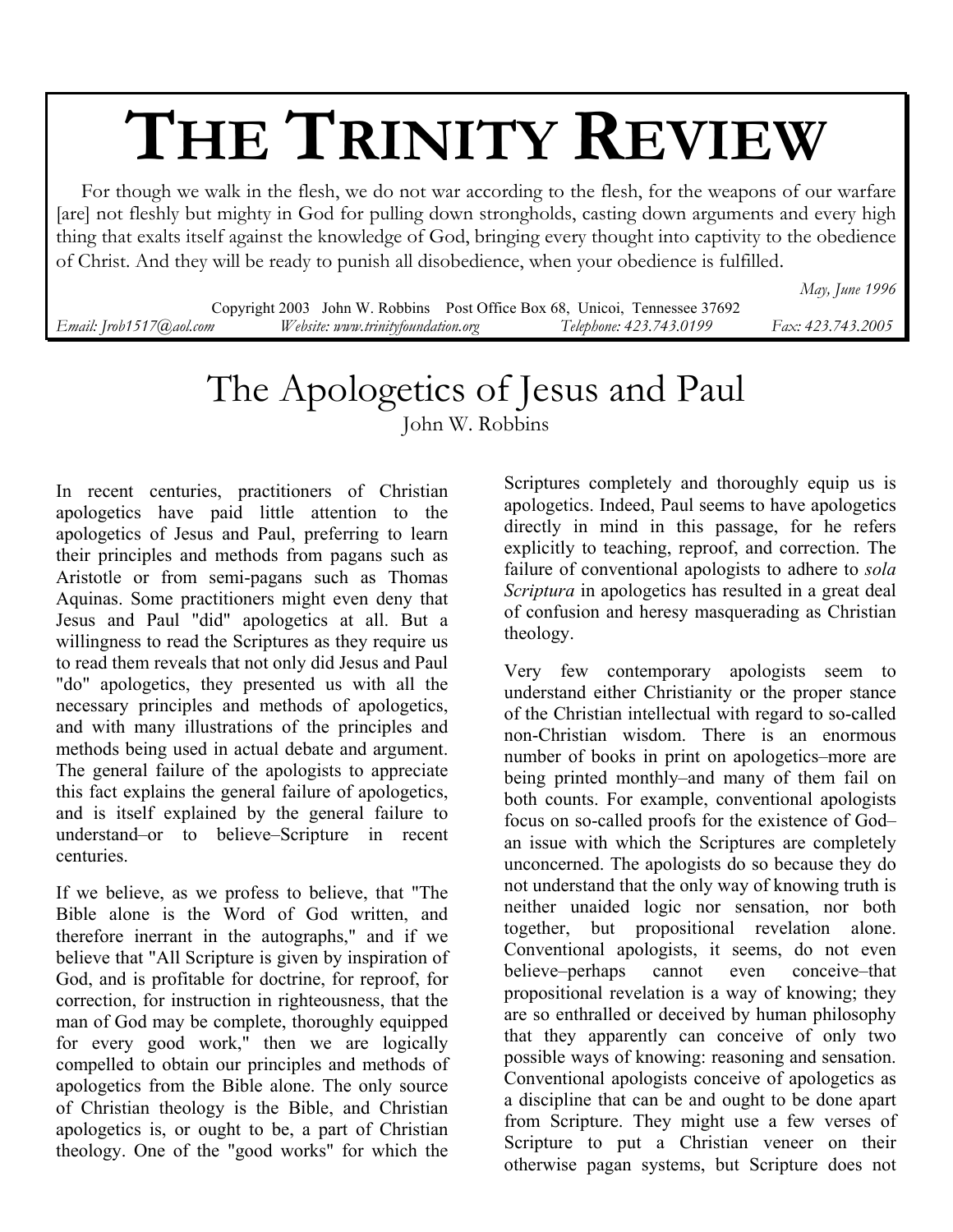provide them with either the content or the method of apologetics–it provides them neither the grammar, nor the logic, nor the rhetoric of apologetics–and the doctrinal chaos and reigning error in churches, schools, colleges, and seminaries claiming to be Christian testify to the enormity of their error.

Benjamin Warfield's definition of apologetics, with certain important emendations, is the definition we shall use: "It is. . .the function of apologetics to investigate, explicate, and establish the grounds on which a theology–a science, or systematized knowledge of God–is possible. . . . It necessarily takes its place, therefore, at the head of the departments of theological science and finds its task in the establishment of the validity [Warfield should have said truth] of that knowledge of God which forms the subject-matter of these departments. . . ." Apologetics, to be clearer than Warfield, is the discipline that establishes the exclusive truth of Christianity, on the basis of the information given to us in Scripture.

Most contemporary apologists do not believe in the exclusive truth of Christianity. They do not believe that the Bible has a systematic monopoly on truth. They do not believe that the Bible is the only source of truth. The result is that their books on apologetics, far from being defenses of the Christian faith, turn out to be defenses of science, or sensation, or common sense, or human philosophy, or some combination of these things. The one thing they are not is a defense of the Christian faith; they are defenses of something else, something non-Christian–defenses of competing faiths presented under the guise of Christian apologetics. It is "the faith once for all delivered to the saints" for which we are commanded to contend. it is the "pattern of sound words" which we are to keep. It is "the teaching" and "the faithful word" which we are to defend. Apologists who defend something other than what the Bible specifies are not engaging in Christian apologetics. They are simply fooling themselves. Ironically, it turns out that the nineteenth-century Danish philosopher Soren Kierkegaard was half-right when he attacked apologetics: The Bible needs no defense other than itself. All other so-called defenses are analogous to donning Saul's armor, not the Lord's.

## *The Principles and Methods of Christian Apologetics*

The foundation of Christian theology and apologetics is propositional revelation alone, and if there is both written and oral revelation, written revelation is the foundation. All the content of apologetics, including the laws of logic, are found in propositional revelation. Apologetics rests on Scripture alone.

The methods of Christian apologetics may be divided into two parts, logical and rhetorical. The logical methods are sometimes stated, most often illustrated, by Jesus and Paul (and the other Biblical writers as well), as are the rhetorical methods. The logical methods include deduction in the forms of immediate inference, syllogism, and sorites; apagogic, sometimes called *ad hominem,* arguments (not to be confused with abusive *ad hominem* arguments) in which an opponent's point of view is adopted for the purpose of demonstrating the logical absurdity of his view; dilemmas, and arguments *a fortiori*. The rhetorical devices include sarcasm, ridicule, kindness, courtesy, paradox, and questions.

## *The Wilderness Temptation*

Perhaps the best place to begin is with a discussion of Jesus' apologetics in the Gospels. Let us begin with his consistent appeal to Scripture. Here is the account of his temptation found in *Matthew* 4:

> Then Jesus was led up by the Spirit into the wilderness to be tempted by the devil. And when he had fasted forty days and forty nights, afterward he was hungry.

> Now when the tempter came to him, he said, "If you are the Son of God, command that these stones become bread."

> But he answered and said, "It is written, 'Man shall not live by bread alone, but by every word that proceeds from the mouth of God.'"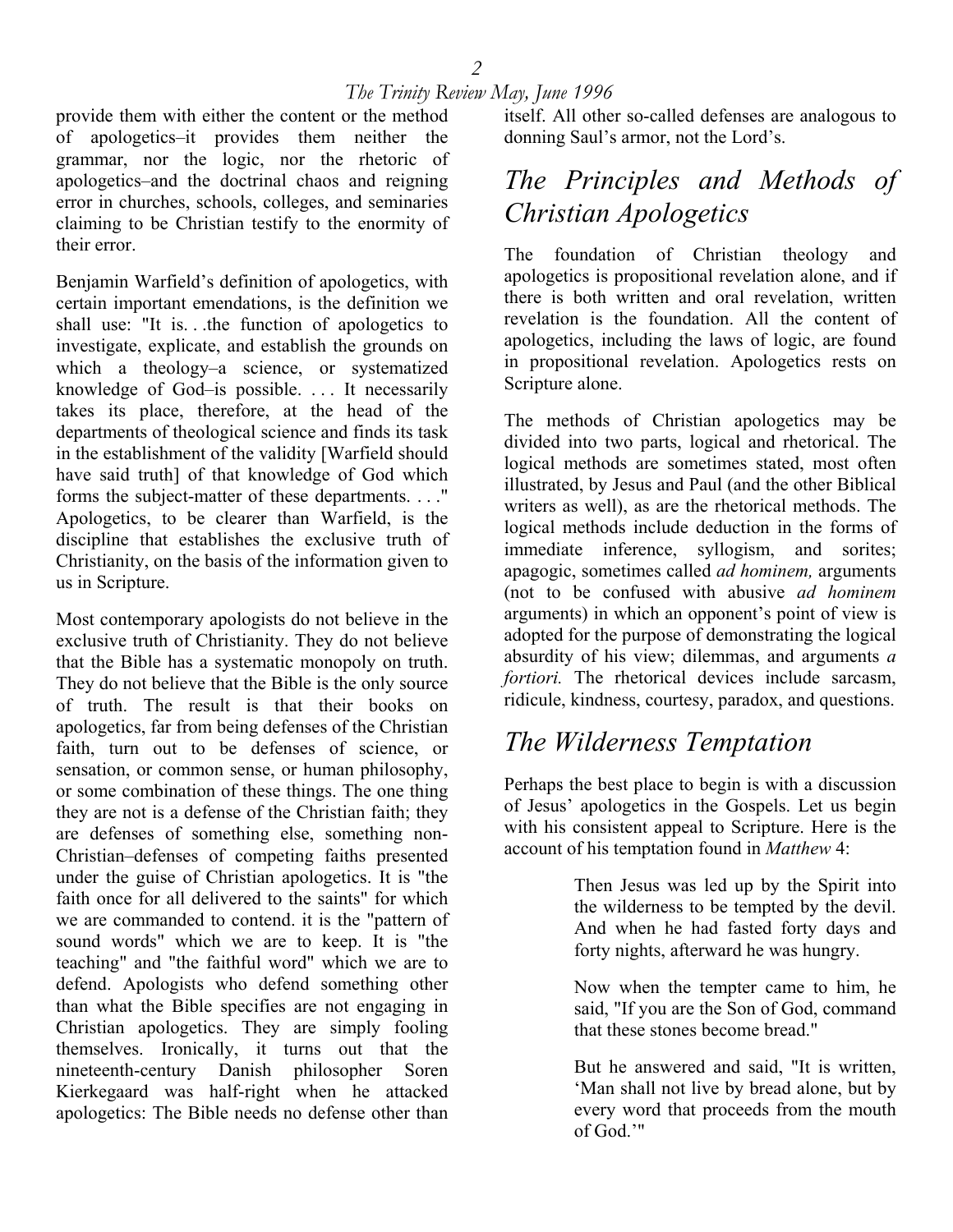Then the devil took him up into the holy city, set him on the pinnacle of the temple, and said to him, "If you are the Son of God, throw yourself down. For it is written, 'He shall give his angels charge concerning you,' and 'In their hands they shall bear you up, lest you dash your foot against a stone.'"

Jesus said to him, "It is written again, 'You shall not tempt the Lord your God.'"

Again the devil took him up on an exceedingly high mountain, and showed him all the kingdoms of the world and their glory. And he said to him, "All these things I will give you if you will fall down and worship me."

Then Jesus said to him, "Get behind me, Satan! For it is written, 'You shall worship the Lord your God, and him only you shall serve.'"

Then the devil left him, and behold, angels came and ministered to him.

There are several important points to be noticed in this account. First, Christ's only defense in this apologetic encounter of the highest importance is Scripture. In response to the devil's challenges, he does not appeal to anything except Scripture.

Second, he appeals exclusively to Scripture despite the fact that immediately before his temptation in the wilderness, he had been baptized, had seen the Holy Spirit miraculously descend like a dove, and had miraculously heard a voice from Heaven saying, "This is my beloved Son, in whom I am well pleased." He does not mention these miracles, these experiences, in his defense of his status, despite the fact that the devil focuses his challenge on the statement that Christ is the Son of God. Undoubtedly the conventional apologists, the evidentialist-empirical apologists, if they were consistent, would say that Christ made an apologetic blunder of the first order here. He should have appealed to his experience, not just to Scripture. But Christ, of course, is not an evidentialist apologist.

Third, Christ's failure to appeal either to experience or miracle indicates that these are not authoritative in apologetics. They are neither necessary nor sufficient in apologetics. Scripture is both necessary and sufficient. Experiences can be mistaken, and miracles can deceive, but Scripture can neither be mistaken nor deceptive. Later during his ministry he speaks of the apologetic usefulness of miracles:

> There was a certain rich man who was clothed in purple and fine linen and fared sumptuously every day. But there was a certain beggar named Lazarus, full of sores, who was laid at his gate, desiring to be fed with the crumbs which fell from the rich man's table. Moreover, the dogs came and licked his sores.

> So it was that the beggar died, and was carried by the angels to Abraham's bosom. The rich man also died and was buried. And being in torments in Hades, he lifted up his eyes and saw Abraham afar off, and Lazarus in his bosom.

> Then he cried out and said, "Father Abraham, have mercy on me, and send Lazarus that he may dip the tip of his finger in water and cool my tongue; for I am tormented in this flame."

> But Abraham said, "Son, remember that in your lifetime you received your good things, and likewise Lazarus evil things– but now he is comforted and you are tormented. Besides all this, there is a great gulf fixed, so that those who want to pass from here to you cannot, nor can those from there pass to us."

> Then he said, "I beg you therefore, father, that you would send him to my father's house, for I have five brothers, that he may testify to them, lest they also come to this place of torment."

> Abraham said to him, "They have Moses and the prophets; let them hear them."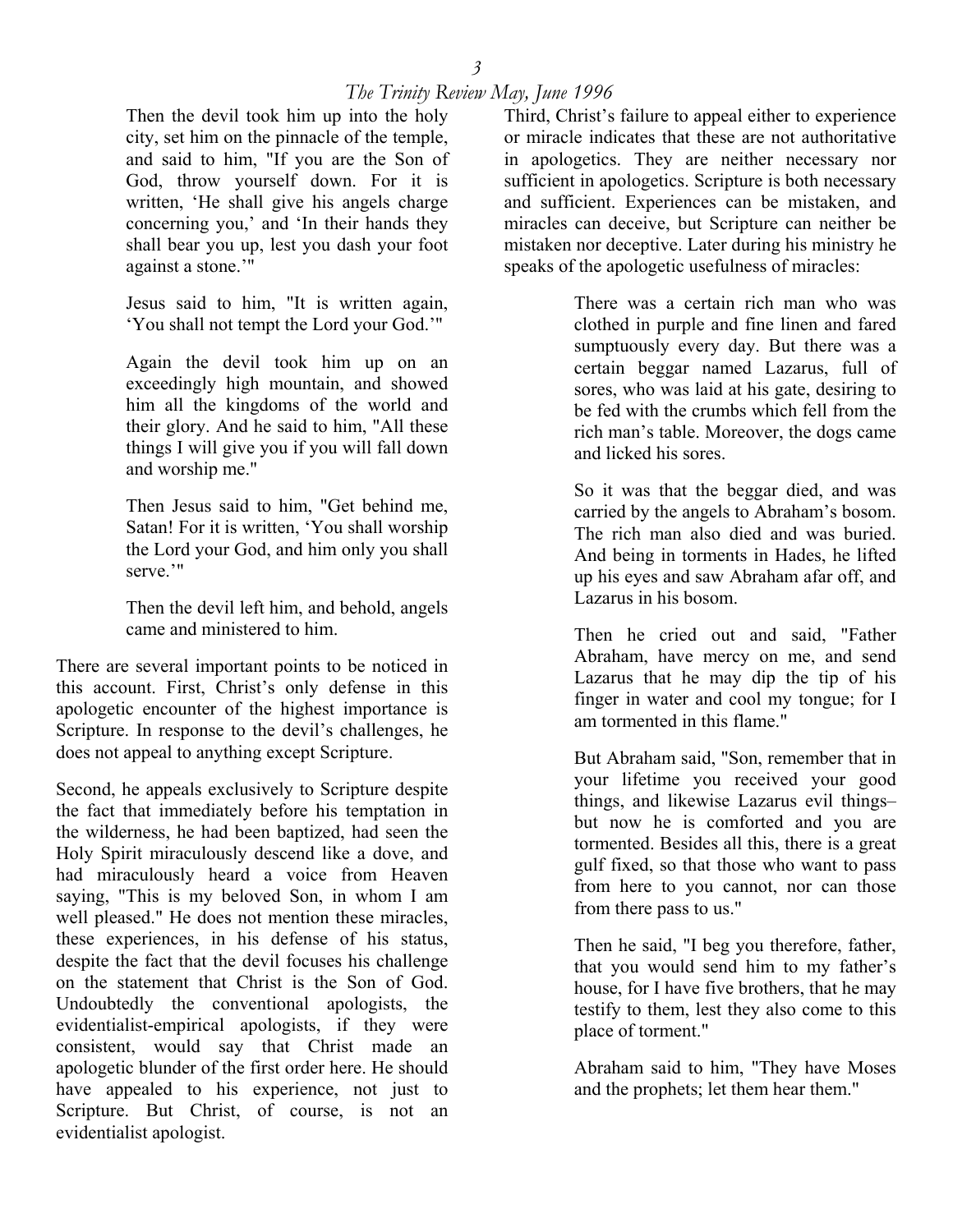And he said, "No, father Abraham, but if one goes to them from the dead, they will repent."

But he said to him, "If they do not hear Moses and the prophets, neither will they be persuaded though one rise from the dead."

Conventional apologists, unlike Abraham and Christ, put a great stock in miracles, including the miracle of Christ's own resurrection. For example, John Gerstner, R. C. Sproul, and Arthur Lindsley write in their book *Classical Apologetics:* 

> What would God give His messengers that all could see could come only from God? Since the power of miracle belongs to God alone, miracles are a suitable and fitting vehicle of attestation (144).

> If infinite natural power is the ultimate argument for the existence of God, infinite supernatural power (miracle) is the ultimate argument for the revelation of God. If Satan could do miracles, we could prove neither God nor His revelation. If true miracles could be done by God or Satan, we would learn precisely nothing from them (157).

> In summary, we stress again the indispensability of genuine miracles. They and they alone ultimately prove that Christ is the Son of God and that the Bible is the Word of God (161).

But of course these gentlemen err by not knowing the Scriptures, for the power of performing miracles does not belong to God alone. Therefore, since Satan can do miracles, these gentlemen can prove neither God nor his revelation.

Five hundred years ago, one Christian apologist, Martin Luther, was not so ignorant of Scripture. He wrote:

> The matter of supreme importance to us is to appreciate the value and use of Scripture, that is, to know that it is a witness to all the articles of Christ, and the

highest witness besides–the witness that exceeds by far all miracles. Christ indicates this to the rich man (*Luke* 16:29- 31). They have Moses and the Prophets, He said to him; if they do not believe them, they will certainly be less likely to believe if one rose from the dead. The dead may deceive us, but Scripture cannot. This, then, is the point that forces us to hold Scripture in high esteem. And indeed Christ himself here holds it to be the best witness. He says in effect: You read the Prophets and yet you do not believe? ... So Christ wants to emphasize it even more than his appearance. He does not say: Why do you not want to believe the women who told you that I had risen? Nor does He say: Why do you not want to believe the angels who bore witness to my resurrection? He simply directs them from himself to the Word and Scripture (*What Luther Says*, Plass, ed., 66-67).

The Gospel is mightier to condemn a man than all miracles are to elevate him; for the Gospel neither fails nor lies, but miracles are very deceiving. Thus, St. Paul says (*2 Thessalonians* 2:9) that Antichrist is to deal in false signs to deceive even the elect (*Matthew* 24:24): In *Deuteronomy* 13:5 Moses, too, writes that we simply must not believe any sign if it tends to contradict the Word of God. For signs are to serve and follow the Word and are not to speak the deciding word.

Scripture is not merely the best argument, it is the only foundation of truth. Christ appeals to it *exclusively,* not as one among several sources. Christ is not an evidentialist, but a Scripturalist.

Fourth, Christ appeals to Scripture, even though he himself is God. The written revelation is of greater authority than his own spoken words. He also appeals to Scripture rather than to the voice from Heaven. Peter explains why in his second letter:

> We heard this voice which came from Heaven when we were with him on the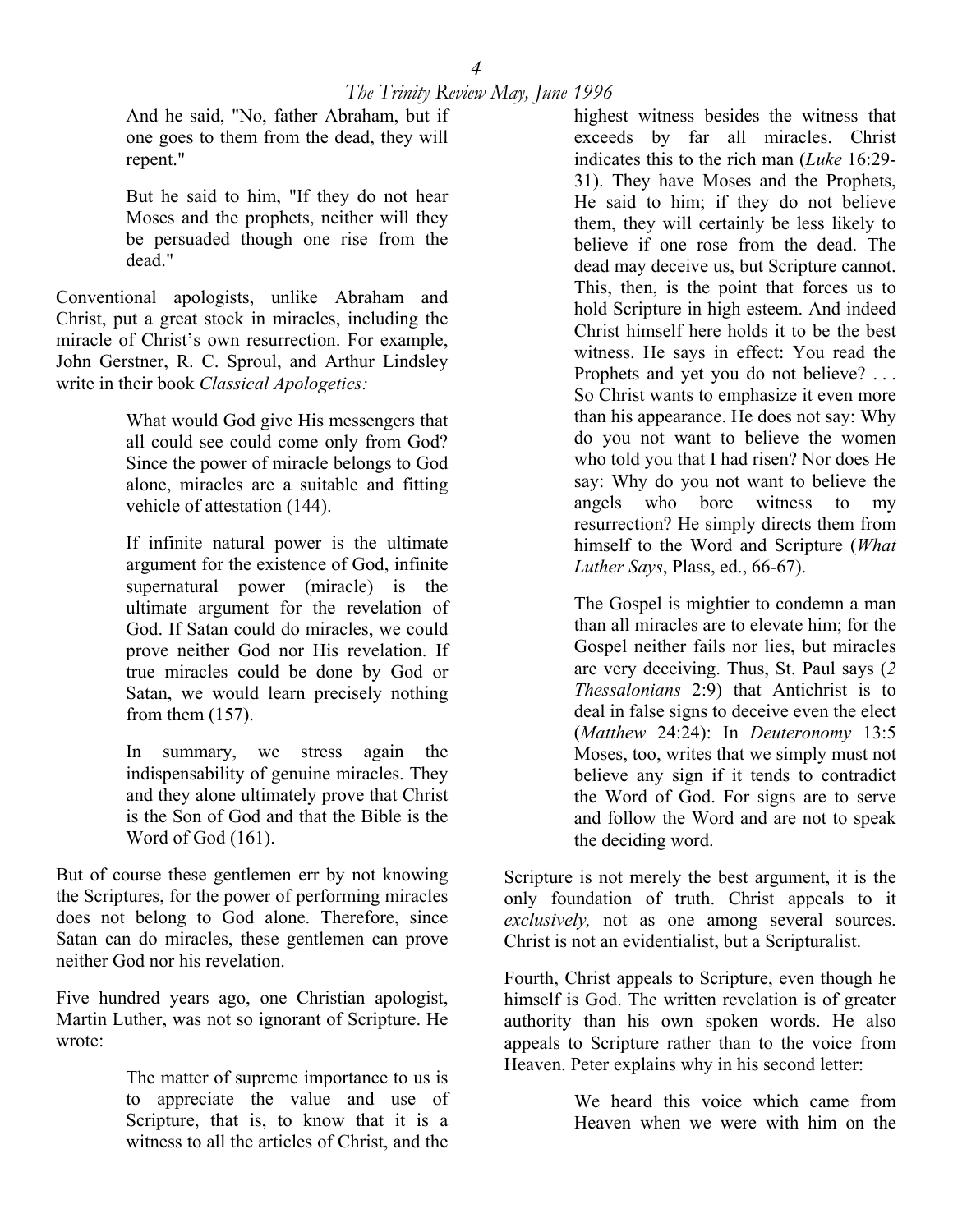holy mountain. We also have the prophetic word made more sure, which you do well to heed as a light that shines in a dark place, until the day dawns and the morning star rises in your hearts; knowing this first, that no prophecy of Scripture is of any private interpretation, but holy men of God spoke as they were moved by the Holy Spirit.

Fifth, Christ does not appeal to something other than Scripture, even when the devil himself quotes Scripture. Evidentialists are wont to say that when Scriptural interpretations differ, the differences must be settled by an appeal to something other than Scripture. Christ does nothing of the sort– undoubtedly another apologetic blunder from the point of view of the evidentialists–which is why they prefer Aristotle to Christ. Christ responds by quoting Scripture back to the devil, correcting his misinterpretation. Scripture, as the Westminster Confession says, is the only infallible interpreter of Scripture. There is no greater authority. Christ does not settle this dispute by appealing to some lesser authority than the written Word of God, and neither should we.

Sixth, the devil performs miracles during this encounter. He takes Christ from the wilderness and places him on the pinnacle of the temple. Many who otherwise believe the Bible, believe that the devil did not literally move Christ to the roof of the temple. But the temptation makes no sense if he did not. The devil was attempting to impress Christ by his own ability to perform miracles.

Seventh, Christ refuses to perform any miracle, or to demand that God perform a miracle, or to worship anyone but God. This, of course, is not the only occasion on which he refused to perform a miracle, for he did not perform for unbelievers, only for believers. Instead of miracles, he appeals exclusively to Scripture.

## *The Garden Temptation*

It is interesting to compare Christ's apologetic encounter to the prior one involving the first Adam and his wife. In that case, of course, the setting was

a garden, not a wilderness; the temptees were not hungry, but well provided for. There was no Scripture, although there was clear and simple propositional revelation. It is that revelation that Satan attacks: Has God said? Eve, blundering, misquotes the revelation, or perhaps accurately quotes Adam's misquotation of the revelation. The devil attacks, asserting that the revelation is not true. Eve, and apparently Adam, for we are told that he was with her, decides to perform an experiment, to see who is correct, God or Satan. Eve believes the evidence of the senses: "The woman saw that the tree was good for food, that it was pleasant to the eyes, and a tree desirable to make one wise, she took of its fruit and ate. She also gave to her husband with her, and he ate." The experiment proved God wrong. God's theory was that eating the fruit would cause death. But Eve ate it and didn't die. So God was wrong.

The first temptation succeeded because Adam and Eve doubted and then tested propositional revelation, relying on their observations to make the judgment. The second temptation failed because Christ relied exclusively on propositional revelation. He neither doubted nor tested revelation, as the devil tried to get him to do. The first sin was an intellectual sin–an epistemological sin: the shifting of the ground of judgment from revelation to observation.

## *Christ's Esteem of Scripture*

There is abundant evidence in the Gospels testifying to the respect Christ had for Scripture. Perhaps the most famous passage is *Matthew* 5:18: "For assuredly, I say to you, till Heaven and Earth pass away, one jot or one tittle will by no means pass from the law till all is fulfilled." In addition to this and other general statements about Scripture–such as, "the Scripture cannot be broken" (*John* 10: 35)– Christ made numerous references supporting the historicity of such Old Testament figures as Abel (*Luke* 11:51), Noah (*Matthew* 24:37-39), Abraham (*John* 8:56), Sodom and Gomorrah (*Matthew* 10:15; 11:23-24), Lot (*Luke* 17:28-32), Isaac and Jacob (*Matthew* 8:11), the brazen serpent (*John* 3:14), and more.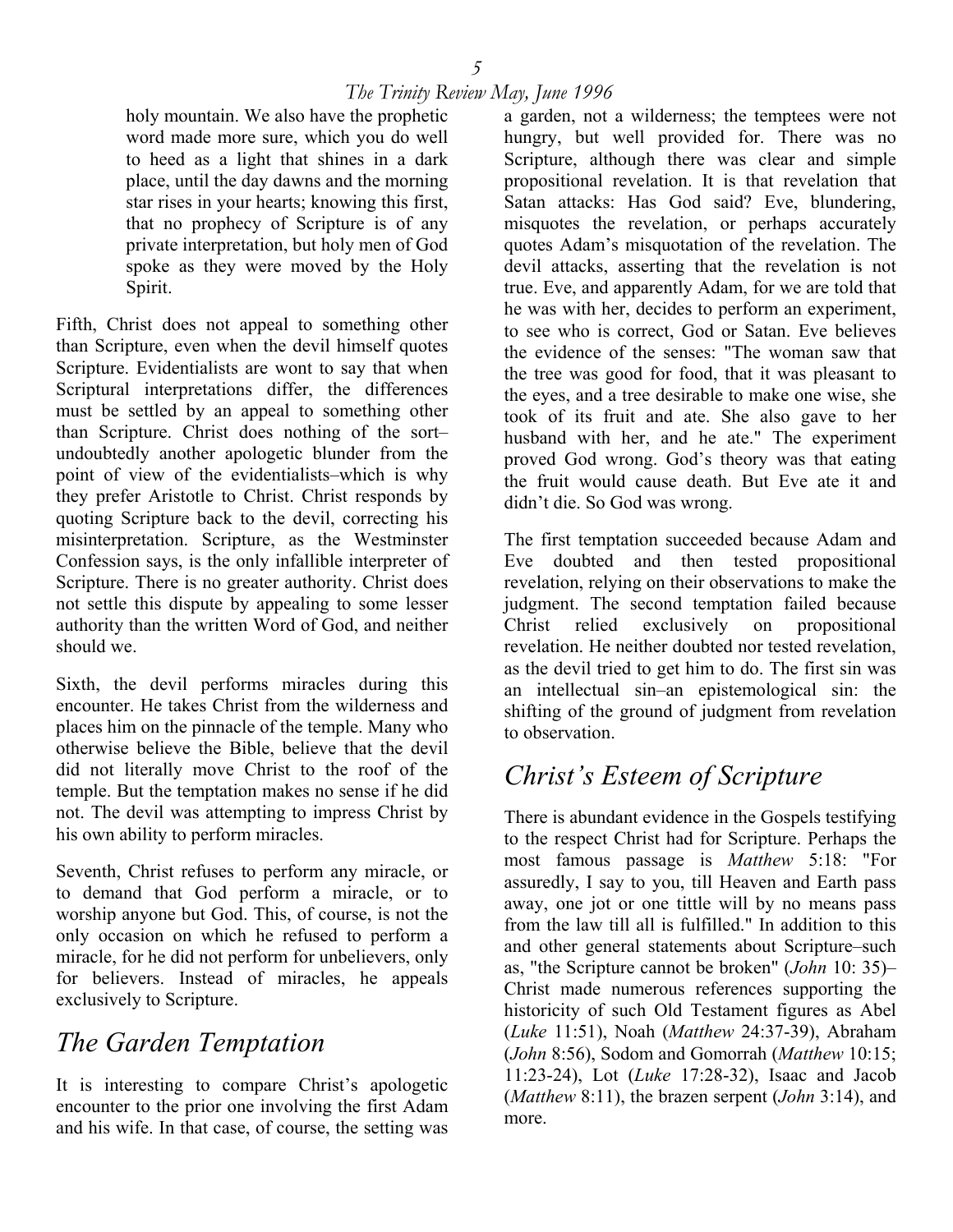Furthermore, Christ constantly and consistently emphasized the importance of words in general: Christ's words are Spirit and life (*John* 6:63); all humans will be judged by their words, including every idle word (*Matthew* 12:36-37); God's Word is quick and powerful; God's words shall not pass away (*Matthew* 24:35); whoever keeps Christ's words will not see death, ever (*John* 8:51).

In specific instances, where conventional apologetics would require Christ to appeal to something other than Scripture, he failed to do so. He responded to the inquiries from the disciples of John the Baptist by quoting Scripture. He quoted Isaiah to explain why he spoke to the people in parables. After his resurrection, he taught the disciples the Old Testament. He reproached Thomas for not believing the Word and for demanding to see and touch. In his conversation with the rich, young ruler he quoted the Old Testament. He quoted the Old Testament to explain why he was driving the moneychangers and animal vendors out of the Temple. He repeatedly and sarcastically reproached the scribes, Pharisees, and rulers for their ignorance of the Scriptures: "Have you not read?" "You're a teacher a Israel and you don't know these things?" "Go and learn what this means." In short, Christ believed and taught that the Bible was the Word of God, the sufficient Word of God, and he based his apologetics exclusively on that Word. The Bible, in fact, is the expression of his mind. There is no separation between the Word and the Word.

## *Christ's Use of Logic*

There are as many examples of Christ's use of logic as there are of his appeals to Scripture. Let me begin, however, with the conversation that occurs in *Matthew* 22, in which the Sadducees attack the resurrection:

> The same day the Sadducees, who say there is no resurrection, came to him and asked him, saying, "Teacher, Moses said that if a man dies, having no children, his brother shall marry his wife and raise up offspring for his brother. Now there were with us seven brothers. The first died after

he had married, and having no offspring, left his wife to his brother. Likewise the second also, and the third, even to the seventh. And last of all the woman died also. Therefore, in the resurrection, whose wife of the seven will she be? For they all had her."

Jesus answered and said to them, "You are mistaken, not knowing the Scriptures nor the power of God. For in the resurrection they neither marry nor are given in marriage, but are like angels of God in Heaven. But concerning the resurrection of the dead, have you not read what was spoken to you by God, saying, 'I am the God of Abraham, the God of Isaac, and the God of Jacob'? God is not the God of the dead, but of the living."

And when the multitude heard this, they were astonished at his teaching.

And if we are not astonished, we have failed to understand his teaching.

Here is the situation: The Sadducees did not believe in the resurrection because they thought that it led to an absurd conclusion and an insoluble problem: a resurrected wife with seven resurrected husbands. But Christ solves the problem for them, by quoting Scripture and using logic. He tells them first that they are mistaken. He does not irenically seek common ground with the unbelieving Sadducees. You're wrong, he asserts. Then he tells them why they are wrong: They don't know the Scriptures. He reproaches them for not realizing something that they should have realized from their study of Scripture: Marriage ends at death. In fact, their own argument included the presumption that marriage ends at death. If marriage did not end at death, then the woman's successive marriages to the brothers, while still married, was itself sinful. But if marriage ends at death, then why would the resurrected woman have any husbands, let alone seven? The Sadducees should have realized that in the resurrection they neither marry nor are given in marriage. They did not realize the implications of their own words. Christ judges them by their own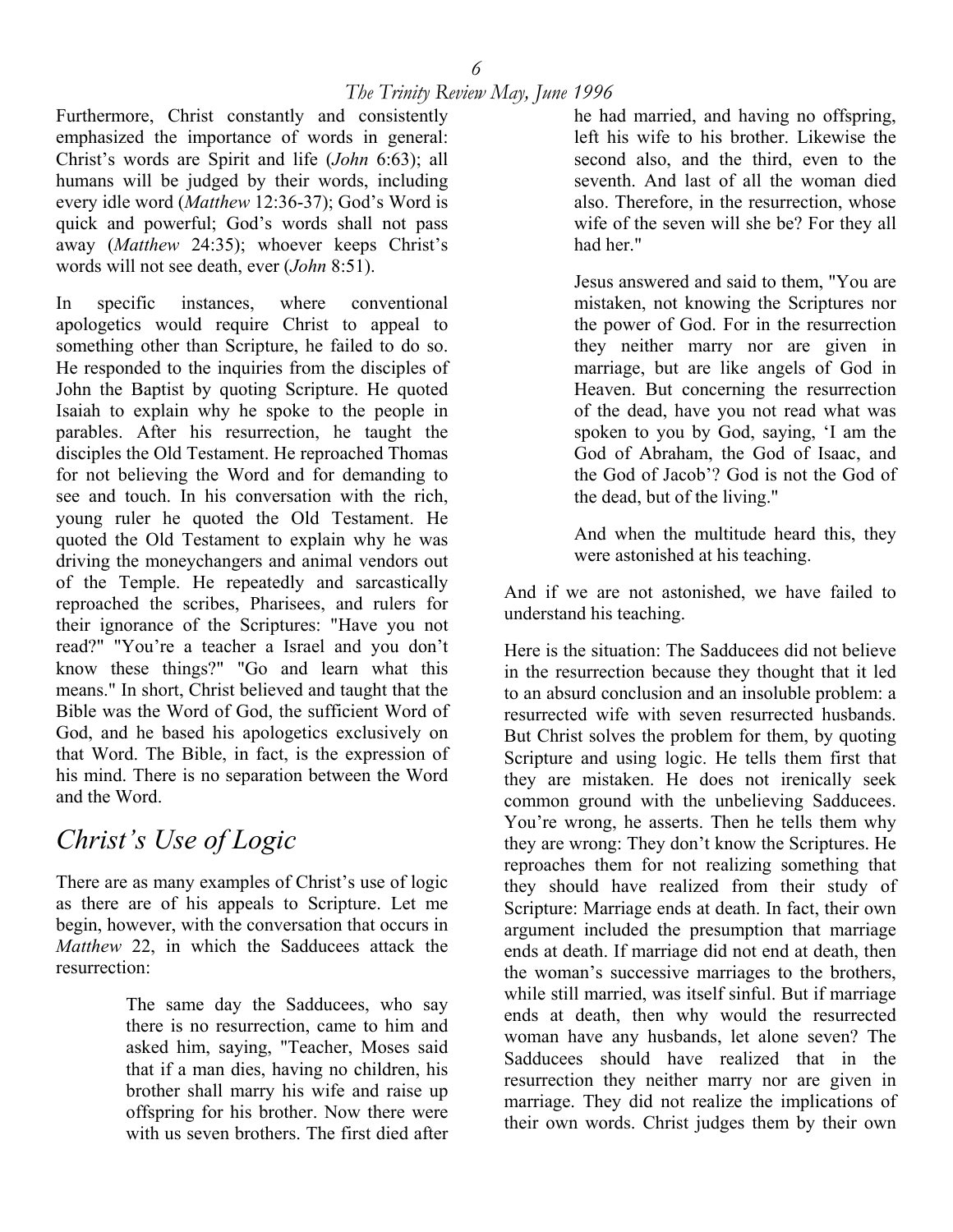words. Their own words judge them. Nor did the Sadducees recognize the logical implications of the statement Christ quotes from the Old Testament: God is not the God of the dead, but of the living. Because the verb is in the present tense, Abraham, Isaac, and Jacob are living, and death is not the end of life, though it is the end of marriage. This is an example of Christ's using deductive reasoning. He does not use inductive reasoning, for inductive reasoning, unless the induction can be completed, which is quite rare, is always fallacious, and the *Logos* does not argue fallaciously.

Another example of deduction may be found in *John* 8:47: "He who is of God hears God's words; therefore, you do not hear, because you are not of God." In categorical form the argument appears thus:

Only those of God hear God's words.

You are not of God.

Therefore, you are not hearers of God's words.

In symbolic form: Only if p, then q. Not p; therefore, not q.

Notice the thoroughgoing Calvinism of Christ's teaching. Arminians tend to misread the verse as saying, "You are not of God because you do not hear." But Christ said, "You do not hear, because you are not of God." Election is the cause of regeneration, not the other way around. If Arminians were better logicians, they wouldn't be Arminians.

These deductions are fairly straightforward, and there are many more. Many of Christ's arguments are misunderstood, however. Take this conversation in *Matthew* 16:1-4:

> Then the Pharisees and Sadducees came, and testing him, asked that he would show them a sign from Heaven.

> He answered and said to them, "When it is evening you say, 'It will be fair weather, for the sky is red'; and in the morning, 'it will be foul weather today, for the sky is red and threatening.' Hypocrites! You

know how to discern the face of the sky, but you cannot discern the signs of the times. A wicked and adulterous generation seeks after a sign, and no sign shall be given to it except the sign of the prophet Jonah." And he left them and departed.

Apparently Christ chose this illustration of the weather because the Jews had asked for a sign from Heaven. Even in his illustration he argued *ad hominem.* Now, some commentators have misunderstood this illustration to mean that Christ approved the unbelieving Jews' empirical epistemology and weather forecasting abilities. Now, I doubt that even the most enthusiastic empiricist or evidentialist would be willing to say that weather forecasting yields knowledge. It is, rather, one of the most common examples of guesswork. And if anyone thinks that Christ said that the Jews gained knowledge by weather forecasting, he has completely misunderstood what Christ did say.

First, Christ's words are an apagogic or *ad hominem*  argument. Christ is not endorsing the empirical epistemology of weather forecasting; he is accepting the Sadducees' claim to know, merely for the sake of argument. He calls them hypocrites because they claim to be able to forecast the weather on flimsy evidence, but they cannot understand the signs of the times, specifically Christ's fulfillment of Scripture, even though the evidence is abundant. They claim to know by observing the sky; but they do not know by reading Scripture, listening to Christ, and observing his miracles. They are hypocrites. Christ is not endorsing their pagan epistemology; he is accepting it *ad hominem,* merely for the sake of argument. He finally condemns them for asking for a sign.

Christ uses this frequently misunderstood method of argument repeatedly. For example, in *Matthew* 9:10-13 we read:

> And so it was, as Jesus sat at the table in the house, that behold, many tax collectors and sinners came and sat down with him and his disciples. And when the Pharisees saw it, they said to his disciples, "Why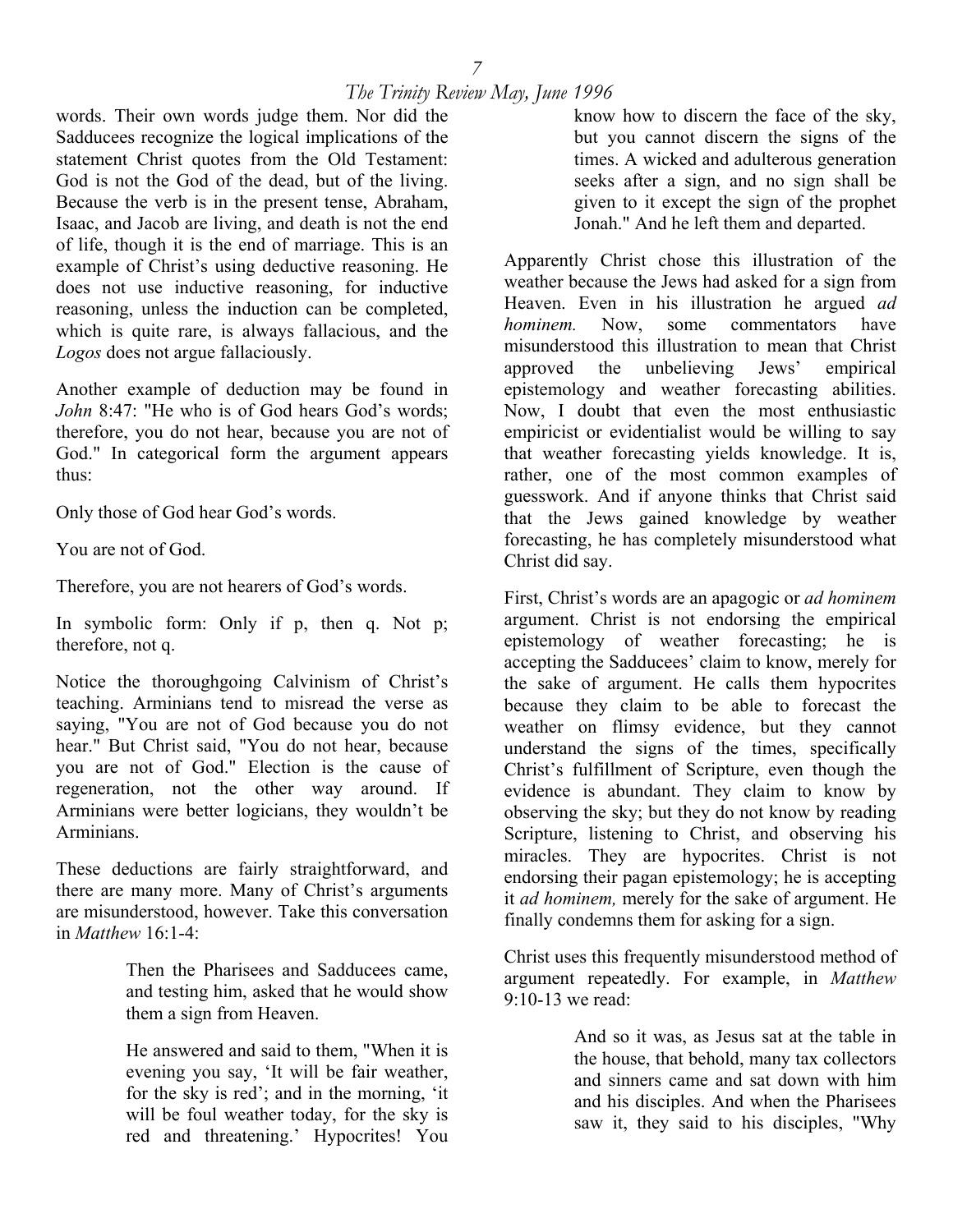does your Teacher eat with tax collectors and sinners?"

But when Jesus heard that, he said to them, "Those who are well have no need of a physician, but those who are sick. But go and learn what this means: 'I desire mercy and not sacrifice.' For I did not come to call the righteous, but sinners, to repentance."

Now, presumably even conventional apologists would agree that Christ was not stating that the Pharisees were righteous and well. He was simply, for the sake of argument, adopting their own view of themselves, and explaining, on that basis, why he did not eat with them: They, being well, had no need of a physician. In this case, his *ad hominem*  method of arguing is very clear, but in other cases, such as the one about the weather, some might be initially confused. There are, however, no evidentialist verses in Scripture, any more than there are Arminian verses. There are only verses that, if read superficially, may sound evidentialist or Arminian, but when one understands what has been written, it becomes clear that neither evidentialism nor Arminianism is taught anywhere in Scripture. Both are pagan glosses on Scripture, reading Scripture through Aristotelian or Pelagian glasses.

In *John* 9:40-41 we find another apagogic or *ad hominem* argument:

> Then some of the Pharisees who were with him heard these words, and said to him, "Are we blind also?"

> Jesus said to them, "If you were blind, you would have no sin; but now you say, 'We see.' Therefore, your sin remains."

Before I turn to Paul's apologetics, let me point out one conversation in which Christ "lost" an argument. In *Matthew* 15 we read:

> And behold a woman of Canaan came from that region and cried out to him, saying, "Have mercy on me, O Lord, Son of David! My daughter is severely demon

possessed." But he answered her not a word.

And his disciples came and urged him, saying, "Send her away, for she cries out after us."

But he answered and said, "I was not sent except to the lost sheep of the house of Israel."

Then she came and worshiped him, saying, "Lord, help me!"

But he answered and said, "It is not good to take the children's bread and throw it to the little dogs."

And she said, "True, Lord, yet even the little dogs eat the crumbs that fall from their master's table."

Then Jesus answered and said to her, "O woman, great is your faith! Let it be to you as you desire." And her daughter was healed from that very hour.

This Canaanite woman used an *ad hominem*  argument to persuade Christ to heal her daughter. Christ praises her use of the argument as an act of great faith. Had she been a feminist, of course, she would have bristled at Christ's calling her a dog, and both she and her daughter would have been lost. The woman's faith, humility, strength, and intelligence are clearly seen in her argument with Christ.

There are dozens of similar examples in the Scriptures; I do not have the time to include them all here, but I hope to include them in my book on apologetics, *Principles of Christian Apologetics.*  Let us now turn to Paul.

## *The Apologetics of Paul*

Paul, of course, used the same principles and methods as Christ. He was no innovator in apologetics, just as he was no innovator in theology proper. We are told that Paul's habit, as Christ's was, was to go into the synagogues every week, "reasoning and persuading" the Jews. Of course,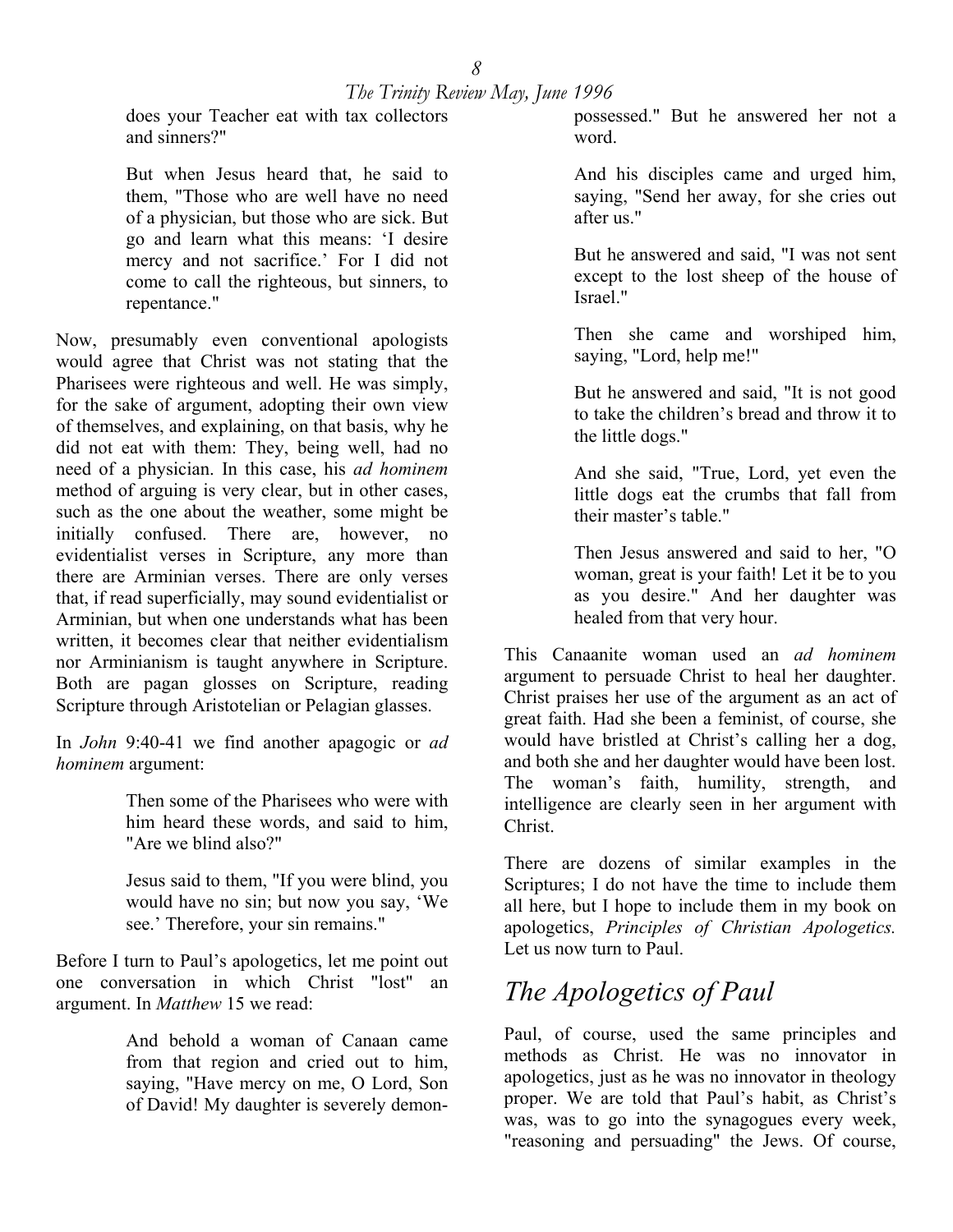that reasoning was done from the Old Testament. In *Acts* 9:22, "Saul increased all the more in strength, and confounded the Jews who dwelt in Damascus, proving that this Jesus is the Christ." His proofs were based on Scripture, which is what confounded the Jews.

Paul opens his letter to the Romans by establishing that "all have sinned and fall short of the glory of God." The chapters leading up to this conclusion are not an inductive argument in which Paul examines the life of every man who has ever lived. After all, one cannot establish universals by induction; that requires revelation, and revelation is what Paul uses. Verses 10 through 18 of chapter 3 are quotations from the Old Testament proving that "There is none righteous, no not one." Universal propositions in the Bible are true because they are revealed. Without revelation, there could be no universals, such as, all who are justified are justified by faith alone. Biblical universals are true. Empirical universals are false.

Paul's procedure in *Romans*, later followed by Thomas Aquinas in *Summa Theologiae,* was to raise a series of questions, and then answer them, both incorrectly and correctly. Paul, however, derived all his answers from revelation. His opening chapters have been much misunderstood by Thomas the Aristotelian, and by his many followers, both Romanist and Protestant. But Paul does not add any source of truth to Scripture. A careful reading of *Romans* 1:18-21 indicates that it has nothing to do with the so-called Thomistic proofs for the existence of God. Let us examine it line by line.

"For the wrath of God is revealed from Heaven. . . ." Taking off one's Aristotelian glasses, one might be surprised to note that Paul says the wrath, not the existence, of God is revealed from Heaven. Apparently our evidentialist friends have misread the verse. (Likewise, the Psalmist says the heavens declare the glory, not the existence, of God. Funny how the empiricism of Aristotle can make people hallucinate.) I have yet to come across an evidentialist argument proving the wrath of God on empirical grounds. This is a curious inconsistency. Evidentialists like to argue from experience and observation to the goodness, benevolence, or

intelligence of some sort of god, but they are strangely silent about the rest of experience, which seems to imply, on their assumptions, the irrationality or wickedness of a god. If they are going to appeal to experience as proof of God, they must appeal to all experience, including the experience of Nazism, Communism, and Romanism.

Verse 19 says, "What may be known of God is manifest in them, for God has shown it to them." This, of course, is obviously a denial of empiricism, and an assertion of direct revelation in their minds. It is manifest in them. Calvin said that men are born with a sense of God. They do not learn about God's existence through observation; when they are conceived they possess knowledge of God and his wrath. It is this immediately revealed knowledge that renders all men inexcusable. If our guilt depended on our knowledge (as it does), and our knowledge in turn depended on our senses, or on our ability to follow an intricate cosmological argument, then virtually all the human race would be innocent. Those whose senses are impaired are obviously excused, and those who cannot follow an argument, especially one that stretches for a thousand steps, are excused as well. Helen Keller and Forest Gump get free passes to Heaven. Given the assumptions of evidentialist apologetics, their lack of senses or intelligence gives them a Get Out of Hell Free card. Paul, of course, was not endorsing the cosmological or teleological arguments. He taught that the rudimentary knowledge which renders men inexcusable is manifest in them because God has shown it to them; it is not something they gain by observation or discursive reasoning.

Verse 20 says, "For since the creation of the world his invisible attributes are clearly seen. ..." Obviously, invisible attributes cannot be seen with the eyes, so Paul was not teaching some form of empiricism.

Paul continues: "being understood": "see" it seems, was a metaphor for "understand," as it usually is in Scripture. "By the things that are made, even his eternal power and Godhead, so that they are without excuse." In this portion of the verse, Paul is simply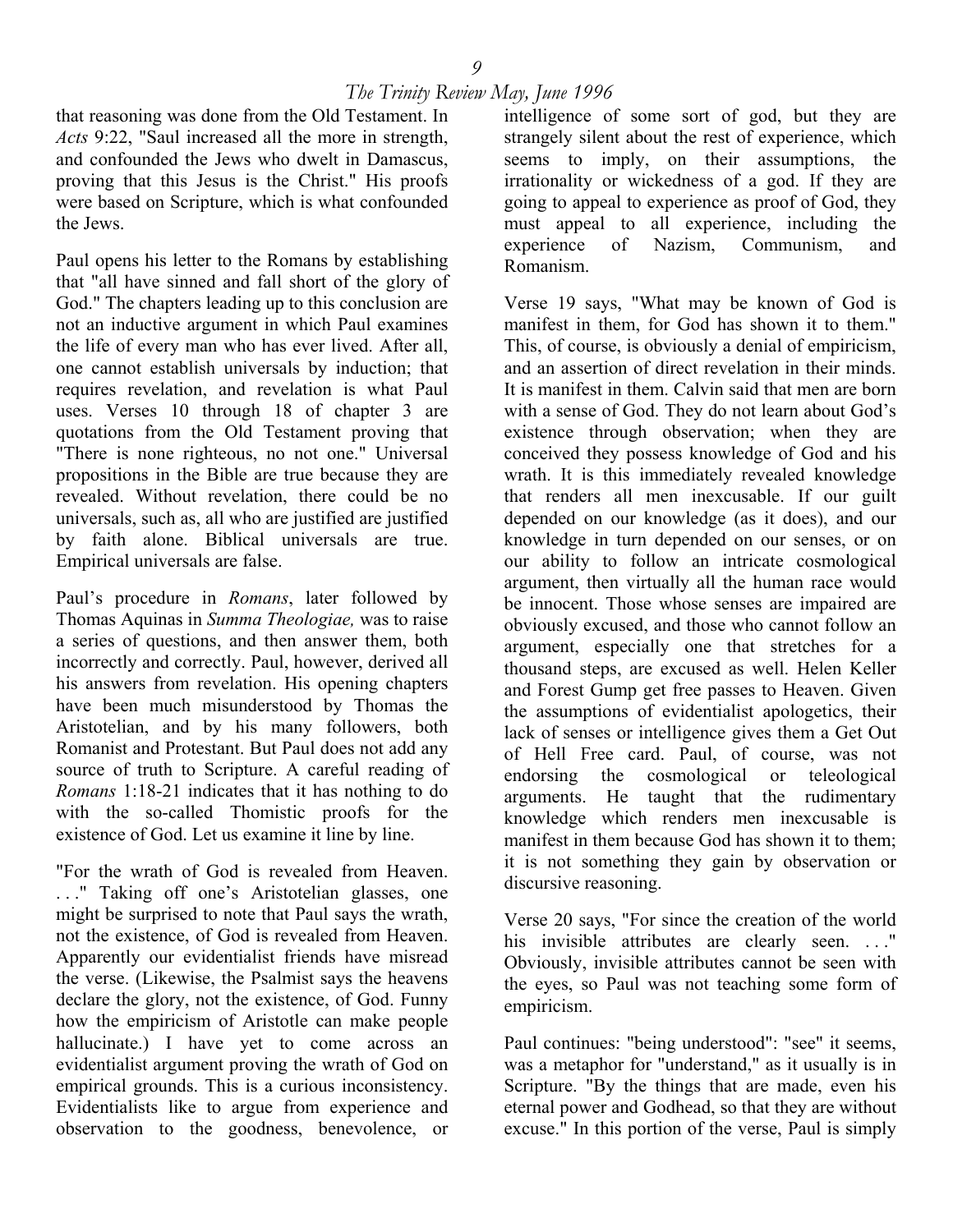repeating his statement: The things that are made include men. He is not teaching a novelty–that seeing trees (if one could, in fact, see trees) logically compels one to infer wrath, eternal power, and judgment in the Godhead. Thomas himself denied that creation could be inferred from observation. It was a truth he said, that must be obtained by revelation. Paul is no more an evidentialist than Christ. Instead, he defends revelation, both here and in other letters, such as *1 Corinthians* and *Colossians*, as the only source of knowledge.

## *Paul's Use of Logic*

Perhaps the most famous example of Paul's use of deductive reasoning in an *ad hominem* argument is, of course, *1 Corinthians* 15:

> Now if Christ is preached that he has been raised from the dead, how do some among you say that there is no resurrection of the dead? But if there is no resurrection of the dead, then Christ is not risen. And if Christ is not risen, then our preaching is vain and your faith is also vain. Yes, and we are found false witnesses of God, because we have testified of God that he raised up Christ, whom he did not raise up–if in fact the dead do not rise. For if the dead do not rise, then Christ is not risen. And if Christ is not risen, your faith is futile; you are still in your sins! Then also those who have fallen asleep in Christ have perished. If in this life only we have hope in Christ, we are of all men the most pitiable.

In this brilliant passage Paul deduces several consequences from his opponents' view that there is no resurrection. He is trying to make them see the logical implications of their view, and thus to persuade them that their view is false. Here are the implications he draws from the proposition that there is no resurrection:

- 1. Christ is not risen.
- 2. Our preaching is false.
- 3. Your faith is futile.

4. We are false witnesses.

5. You are still in your sins.

6. Those who have already died have perished in their sins.

7. We are of all men the most pitiable.

Some of these he derives by immediate inference; some by extended arguments called sorites, which have more than two premises. Paul's logic was impeccable, just as was Christ's. Of course, had there been any neo-orthodox or VanTilian Corinthians, they would have replied to Paul by saying that Paul's logic was not God's logic, that faith must curb logic, and that we cannot be held responsible for the logical implications of our views. Perhaps they would even have called Paul a rationalist who impiously and arrogantly disdains the mysteries of the Kingdom of God and sets himself above his brethren. But Paul had no patience with Mystery or Theological Paradox; he wrote as he was instructed by the Holy Spirit.

## *Conclusion*

By way of bringing this paper to a close, let me quote first John Wycliffe, then Martin Luther:

> Wycliffe: All law, all philosophy, all logic, and all ethics are in Holy Scripture. In Holy Scripture is all truth. Every Christian ought to study this book, because it is the whole truth.

> Luther: If a person were imprisoned in a house in the dead of night, when it is pitch dark, it would be necessary to kindle a light to enable him to see until the break of day. In this way the Gospel truly shines in the dead of night and in darkness; for all human reason is mere error and blindness, and the world itself is nothing but a realm of darkness. Now in this darkness God has kindled the light, namely, the Gospel, to enable us to see and walk as long as we are on Earth, until the dawn comes and the day breaks forth.